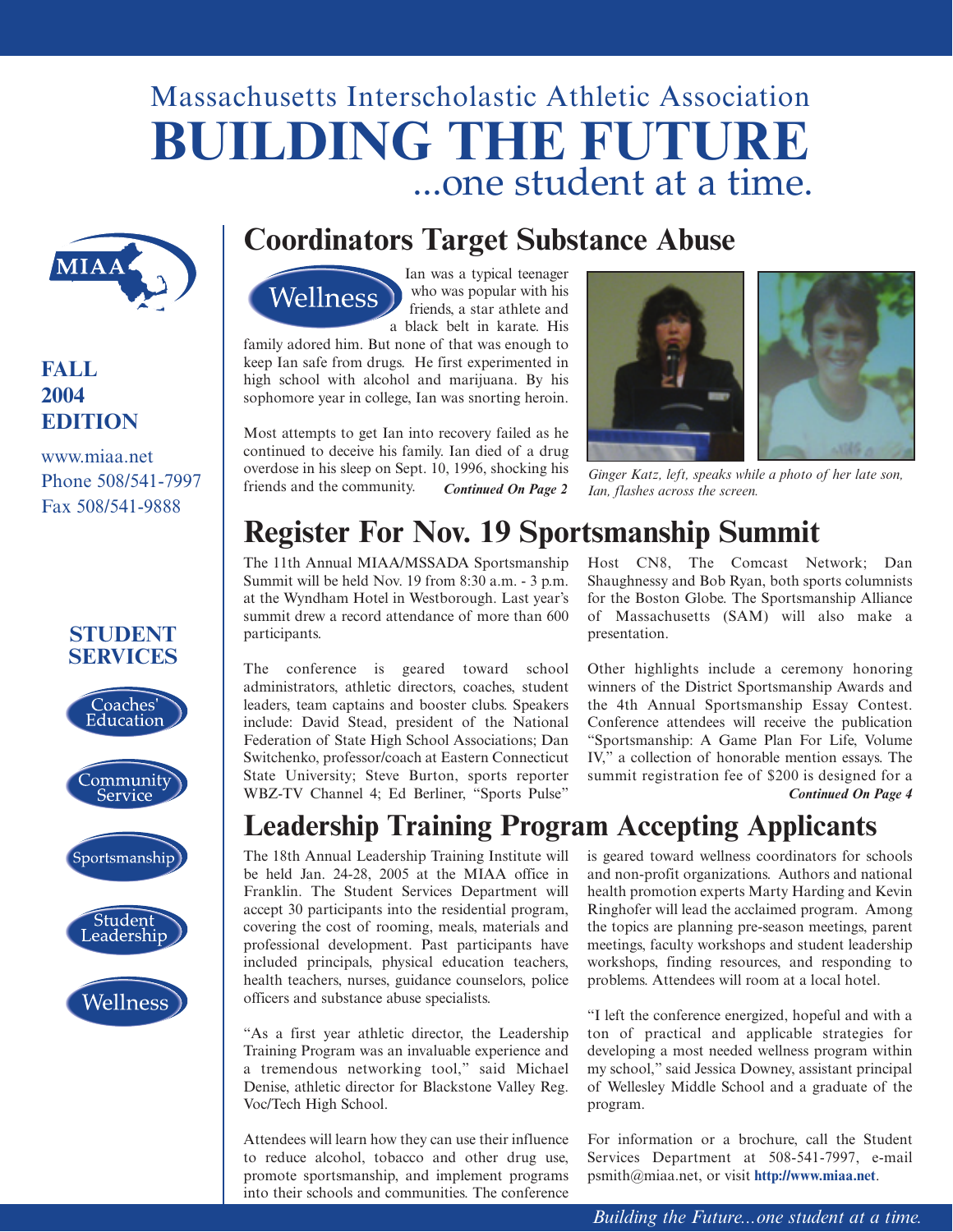

## **Fall Workshop Speakers Urge Communication**

#### *Continued From Page 1*

His mother, Ginger Katz, gave a moving presentation at the Oct. 22 Wellness Coordinators workshop as pictures of her handsome smiling son from childhood through adolescence flashed across a dimly lit screen. More than 50 Wellness Coordinators attended the session, which also featured speakers on tobacco, alcohol, domestic violence and hazing. Shortly after the funeral of her 20-year-old son, Ms. Katz established The Courage to Speak Foundation, Inc., a non-profit organization dedicated to saving lives by stressing the importance of parent-child communication as a means to keeping kids drug-free.

"Addiction is a disease and I clearly understand that now," she said. "While Ian was alive, it wasn't as clear and that's the nature of this disease. It's called denial. Part of this disease is deception, and Ian was very good at deceiving. The first time he was caught with marijuana, Ian told me, 'Mom, I don't even like marijuana. It was the driver.' And guess what, I believed him."

To date, more than 500 presentations have been made to students in middle schools, high schools and colleges, and to parent groups, civic organizations, churches, corporations and national conventions. A drug prevention curriculum for middle schools has been piloted and implemented for seventh graders in six Connecticut middle schools and is being adapted for elementary and high school students. Ms. Katz said that after her son's death, his friends stepped forward and revealed that Ian had bottled up a lot of pain.

"Kids have to know it's okay to ask for help, otherwise risky behaviors come out," she said. "I tell kids to get 3-5 adults in their life that they can say anything to and get that pain out. If you see your friend in trouble, tell someone and have the courage to speak." For more information, visit **<http://www.couragetospeak.org>** or call 203-866-5282.

#### **Tobacco Leader**

MIAA Deputy Director Bill Gaine presented nationally recognized tobacco expert Dr. Gregory Connolly with a MIAA Distinguished Service Award. Other service awards were distributed earlier in the year at the MIAA Annual Meeting, however Dr. Connolly was unable to attend due to prior commitments. Bill Gaine described how in the mid-eighties, the MIAA entered a long-term commitment to help student-athletes with issues such as tobacco, alcohol and drugs. At that time, a relationship evolved with Dr. Connolly, a Belmont dentist who visited Florida during spring training to educate Major League Baseball players about the effects of smokeless tobacco.

In 1993, Dr. Connolly became director of the Massachusetts Tobacco Control Program, a multi-million dollar state agency charged with reducing smoking in the state. During his tenure, the MIAA received approximately \$400,000 in state grants from MTCP to assist with wellness programming. Currently, Dr. Connolly is a lecturer at the Harvard School of Public Health and is scientific advisor to the MTCP. Dr. Connolly told Wellness Coordinators how he believes in empowering young people by helping them to collect data, gather research and make changes. He said the tobacco industry has targeted young people, with many brand-specific web



*MIAA Deputy Director Bill Gaine, left, presents a Distinguished Service Award to Dr. Gregory Connolly.*

sites promoting gambling, smoking and alcohol consumption. Some manufacturers such as Camel now offer flavored cigarettes, prompting the MTCP to perform laboratory tests on the chemical compounds.

"You're basically making a blowtorch taste like rice pudding," said Dr. Connolly. "We don't regulate this industry. We don't regulate the claims and we don't regulate the products...If you can get into your community of young people and make a policy such as you can't use tobacco in uniform, and then you do prevention, you can hit homeruns."

He said that fighting legislation and holding tobacco companies accountable for damages is an important part of enacting change.

"We have an obligation to make it their problem," he said.

#### **AlcoholEdu**

Jamie Prestileo discussed the Outside the Classroom "AlcoholEdu" on-line prevention course for high schools. He related how more than 40 percent of individuals who start drinking before age 13 will develop alcohol abuse at some point in their lives and that the median age for children to begin drinking is 15.7 years.

Outside the Classroom and Mother's Against Drunk Driving have teamed up to offer AlcoholEdu to high schools. The program originally started for college students. Mr. Prestileo said the webbased course is broken into three 30 minute chapters along with a pre-assessment (with parental permission,) pre-test, post-test, postassessment, course conclusion and follow-up assessment.

"The chapters are non-preachy, scientific-based and interactive, and the course includes surveys to show trends in your school," he said. "For example, the surveys could show information like 50 percent of kids are having their first drink before age 15 and they're getting it from their parents."

Schools using the survey feature receive a package that includes an evaluative report, executive summary, exam performance summary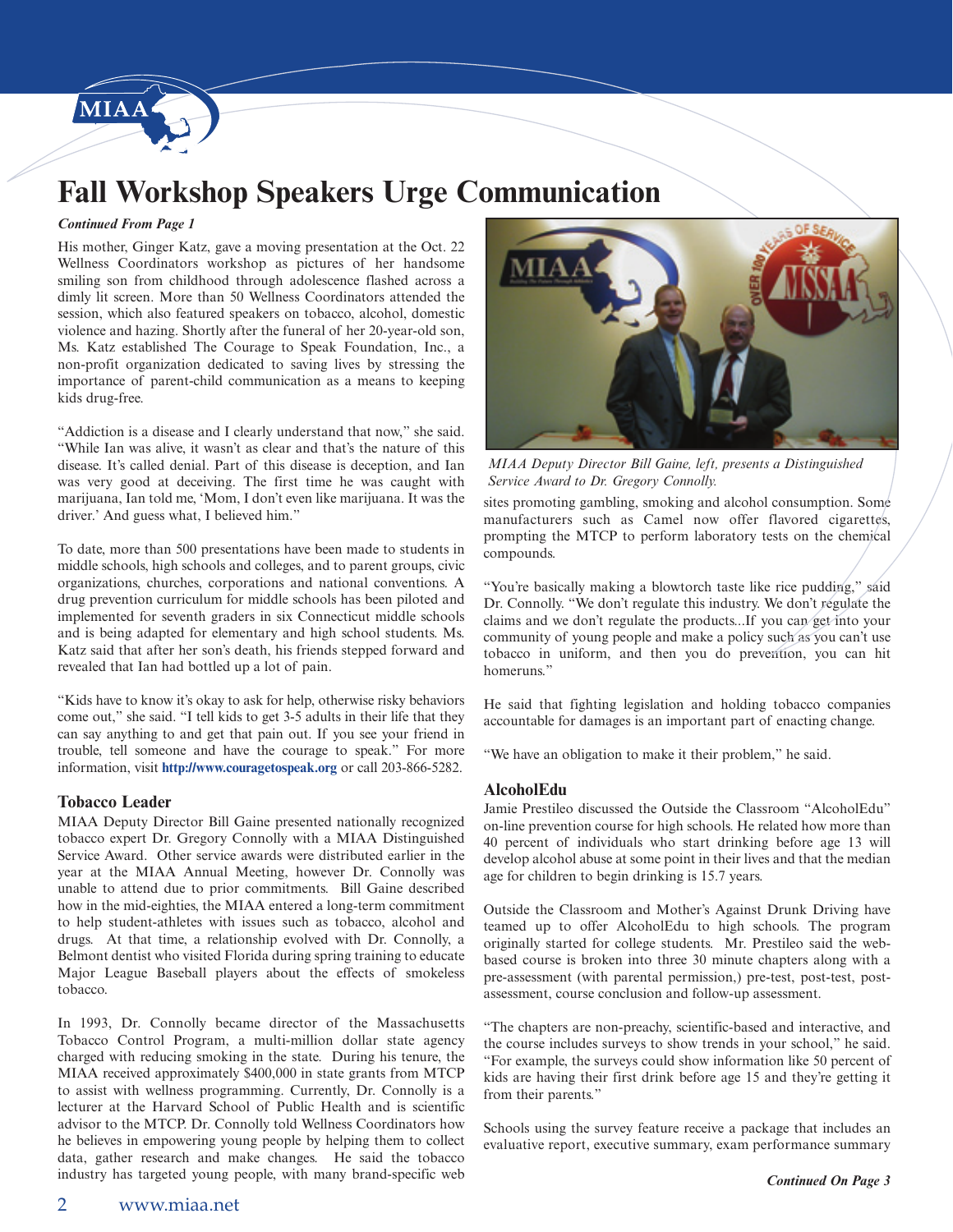## **Learning The Signals For Violence And Hazing**



*Monique Houde talks about domestic violence.*

#### *Continued From Page 2*

and data details report. Survey identifying information is anonymous, however schools can monitor whether individual students have completed the assignments and how they scored. The curriculum includes information on the impact of alcohol on the body, a map of U.S. laws, a glossary and fact sheets. Students have year-long access to resources and parents are invited to take the course for

free. Schools without enough computer resources can assign the course as homework. To test the program, visit **<http://highschool.alcoholedu.com/>**. Under "New User," enter the login ID: ISHS. Fill-in the required information to create a demo account. For more information, Jamie Prestileo can be reached at 617-641-2001, ex. 233.

### **Choices for Tomorrow**

Monique Houde, a domestic violence survivor and author of "Blinded By Love," shared the personal story that led to the foundation of Choices for Tomorrow. Ms. Houde said how ten years ago, she fell in love with a dangerous man.

"When I told him I wanted to break it off, I gasped for one last breath as he asked me if I knew what it would be like to die," she said. "Ten years ago, I was crying with my son in a battered women's shelter. Ten years ago, I was trying to find a way to kill this man before he killed me."

Ms. Houde founded Choices for Tomorrow to teach teenagers about unhealthy relationships. She offers health class programs, group presentations, focus groups, parent/teacher workshops, a resource center, and comic relief fundraisers for organizations that support domestic violence needs or research.

"Each year, an estimated 3.3 million children witness their mothers or female caretakers abused," she said. "That doesn't provide the framework for them to be healthy young adults. Forty percent of teenagers say they know someone who has been abused by a boyfriend or girlfriend...and it's very possible they are talking about themselves. They think they can't get away as they live in the same town, go to the same school or travel in the same circle of friends. Teens are in relationships whether they are emotionally ready or not."

For information, visit **<http://www.opcweb.com/choices>** or call 978-764-6600.

### **Hazing**

Phil Fogelman and Bill Gaine discussed hazing and the Models of Respecting Everyone (MORE) program sponsored by PSF Boston & Associates. The anti-sexual harassment and anti-hazing awareness program is designed to promote positive social change within schools. According to a study conducted by Alfred University, 48 percent of high school students who belong to a peer group have been subjected to hazing and 24 percent of hazing victims reveal that they were first hazed before they were teenagers.

MORE offers a variety of on-site training and consulting programs including first-year orientation programs, school-wide assemblies, training sessions for sports

teams, peer groups and parents, faculty and

staff professional development in-services, and district-wide action planning. For information, please call 617-232-7500 or visit MORE's website at **<http://www.iwantmore.info>**.

### **Unhealthy Relationship Signs**

• Drastic changes with normal activities (i.e. hanging out with friends, sports, clubs, lunch room groups) • Overly withdrawn/not participating in life • Overly outward/acting out in class • Rebellious or angry toward teachers/friends • Always saying they have to check first with their partner before committing to anything • Bruises or marks that they won't explain

> Source: Choices for Tomorrow

## **Mentors In Violence Prevention**

Northeastern University's Center for the Study of Sport in Society will hold "The Mentors in Violence Prevention (MVP) Program Institute for Gender Violence Prevention and Education" workshop Jan. 31 to Feb. 2, 2005 from 9 a.m. to 5 p.m. and August 1 to 3 at Northeastern University in Boston.

The MVP Program, founded in 1993, motivates student-athletes and student leaders to play a central role in solving problems that have historically been considered "women's issues," including rape, battering and sexual harassment. Utilizing a bystander approach to prevention, the MVP Program views student-athletes and student leaders not as potential perpetrators or victims, but as empowered bystanders who can confront abusive peers.

Tuition for this "train the trainers" is \$350 per person. This fee includes a full copy of the MVP curriculum, certificate of completion

and continental breakfast each day. A limited number of

scholarships are available. Participants are eligible to receive 21 PDPs from the Massachusetts Department of Education. On-campus housing is available on a limited basis. Space is limited. For information, contact Liz Nichols at 617-373-7797 or e.nichols@neu.edu.

**SAVE THE DATE: March 11, 2005: Our Next Wellness Coordinators Workshop**  *Featuring: Massachusetts Aggression Reduction Center and Family Health Productions*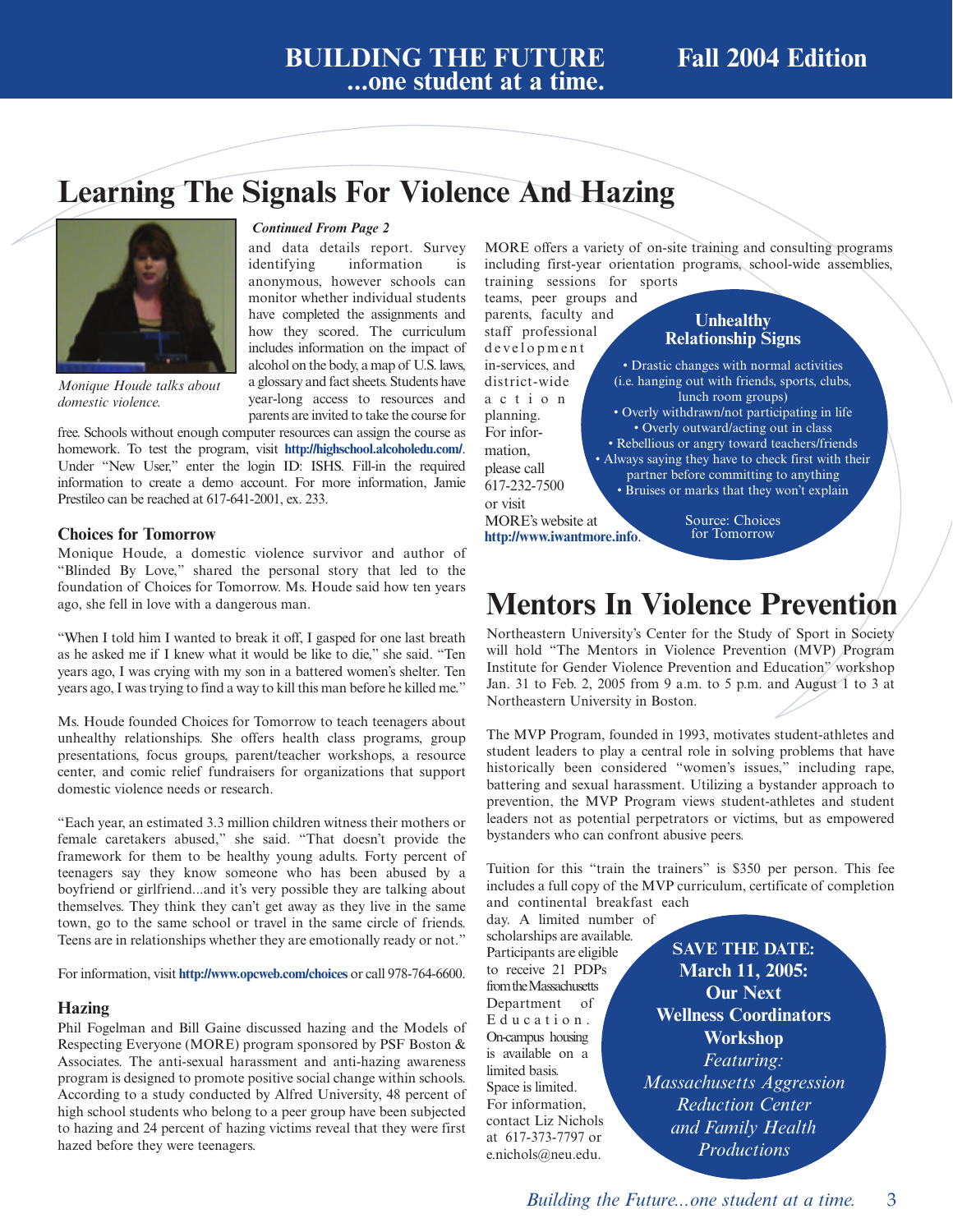

## **Clinic Focuses On Injury Prevention, Conditioning**



The MIAA co-sponsored the second annual "Doing More With Less" coaches' education clinic held August 30 at Northampton High

School. Baystate Rehabilitation Care at Franklin Medical Center's Sports Medicine Program presented the workshop, which focused on strength/conditioning, athletic training and sports medicine. Speakers included professional triathlete Karen Smyers and three-time Ironman Triathlon finisher Terrance McKeon.

Randy Bertin, director of athletics at Stoneleigh-Burnham School, predicted that 12 million student-athletes ages 5-22 will sustain a sports injury this year. He said that many people believe sports injuries are bumps and bruises that can't be prevented. However, most injuries are severe and can contribute to long-term consequences from pain, disability and medical expenses.

He said that nearly 80 percent of sports injuries are avoidable through conditioning. Mr. Bertin recommended consulting with an athletic trainer or physical therapist to discuss the use of stability balls, medicine balls, foam rolls and pilates. Other key exercises include pelvic tilts, abdominal crunches, leg presses and lat pull-downs. Trainer/coach Bob Uguccioni discussed the importance of off-season conditioning. He recommended the lunge as a versatile exercise that builds muscle for many sports. Dumbbells or a backpack of schoolbooks can be used to increase the resistance, and there are many variations such as the reverse lunge, forward lunge and lateral lunge. Other ways to build leg muscles include cycling and trail running.

Rehabilitation therapist Andrea Noel-Doubleday spoke on training with plyometrics for explosiveness. She said that the key to improving power lies in generating the highest possible force in the shortest possible time. Plyometrics bridges the gap between strength and speed to improve athletic performance. She advised never performing plyometric training without a

## **Sportsmanship Summit Nov. 19**

### *Continued From Page 1*

team of five representatives from one school. Schools may register less than five individuals, or add members to their team at a cost of \$50 per person. The registration fee includes workshops, speakers, continental breakfast, luncheon and materials. Registrations are due Nov. 12. For a form, visit **[http://www.miaa.net](http://www.miaa.net.)**.



*Left, Karen Smyers, a triathlete, gives a presentation on "Coaching to Win." Right, Bob Uguccioni demonstrates leg exercises.*

warm-up. Grass, mats or a synthetic running track are all appropriate surfaces for plyometrics. Ms. Noel-Doubleday said that two sessions per week is adequate and that maintaining good form is essential.

For more information on plyometrics visit: **<http://www.sport-fitness-advisor.com/plyometrics.html> [http://www.readysetgofitness.com/newsletter/14\\_plyo-power.html](http://www.readysetgofitness.com/newsletter/14_plyo-power.html)**

# **Coaches' Education Dates**

All participants requesting to attend a clinic must register through the MIAA Office. Athletic directors and/or principals have application forms that are to be returned to the MIAA. Forms may also be downloaded at: **<http://www.miaa.net>**. Fee for the course is \$105. Participants

should make checks payable to the MIAA, and either mail a check or purchase order to the MIAA prior to the clinic or bring it with them.

**West Springfield H.S. – January 15, 8:30 a.m. - 4 p.m. West Springfield H.S. – June 11, 8:30 a.m. - 4 p.m.**

> *Preference given to PVIAC*

**Upcoming Dates**

No one will be permitted to attend the clinic without a check or purchase order. After completion of a

Coaches Education clinic, national and state tests must be taken and passed before certification is processed. Coaches will be notified of their certification only after the MIAA receives results of both tests, scoring 80% or higher, and the clinic fee is paid. Participants have six months from the last day of their clinic to complete the tests. Be sure to put your social security number on both answer sheets. This enables the MIAA to obtain your national score, as well as to be certain the information is correctly posted. If you wish to check your national test, you may do so on the American Sport Education Program web site – **<http://www.asep.com>**.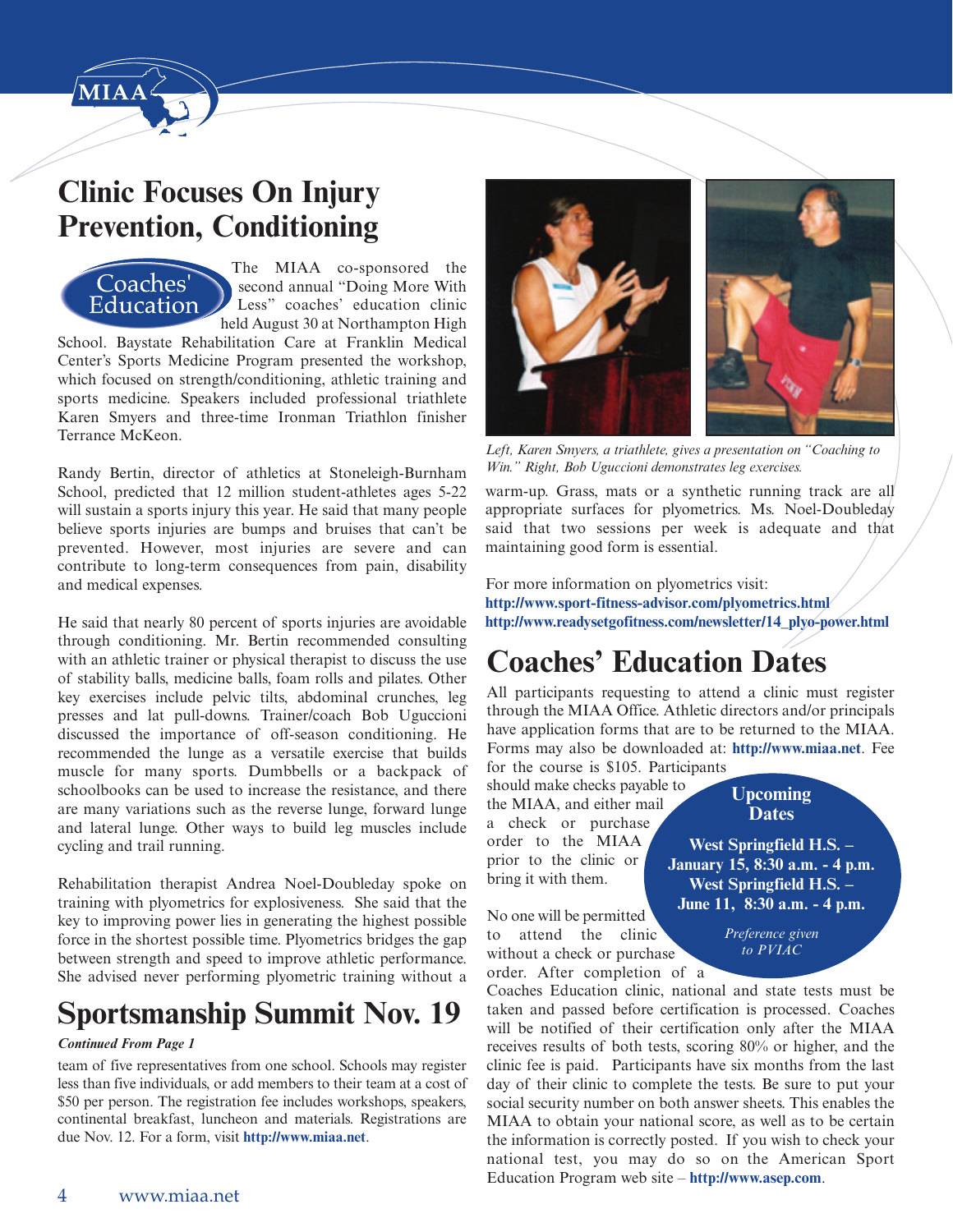### **BUILDING THE FUTURE Fall 2004 Edition ...one student at a time.**

## **Nutrition, Respect Important Topics For Students**

## Student Leadership

Nutrition, sportsmanship and respect highlighted the June 18 Student Leadership Conference held at the MIAA office. Students attended from across the state, meeting in small and large

groups to learn how they can assume a leadership role in their schools. Doreen Iovanna represented the Massachusetts Department of Education "School Nutrition, Safety and Climate" program.

"The mission in every single school should be child nutrition," she said. "If kids can't eat right, they're not going to make the right decisions. When you feel better, you make the right choices."

Ms. Iovanna recommends starting with the principal if the school nutrition program needs improvement.

"You should be able to get something when you're hungry," she said. "If you don't eat breakfast, how can you last till 12 o'clock?"

She offered healthy lifestyle suggestions, such as choosing milk and water rather than soda. Ms. Iovanna said sports drinks such as Gatorade have their place, but should be used for prolonged activity rather than at lunch. As a fundraising alternative to candy bars, she

## **Best Seat In The House**

Reading Memorial High School seniors created an innovative fundraiser last year that has the double benefit of raising school spirit. Molly Gallagher, an outgoing member of the MIAA Student Advisory Committee, recommended the "Best Seat in the House" fundraiser at the June 18 Student Leadership Conference. She first heard about the idea during the 2003 National Student Leadership Conference in Indianapolis, which she attended through the



*Molly Gallagher talks about a unique fundraiser.*

MIAA Student Services Department. As the first step, Reading seniors approached Jordan's Furniture about donating a couch.

"It was a beautiful black leather couch," said Molly. "During the basketball season, we put it courtside with a sign that read 'Jordan's Furniture, Best Seat in the House.' We sold tickets at every home game and called the winners. They could bring two people to the next game and sit on the couch. They also won pizza and soda."

The school held the fundraiser at both boys' and girls' games. Molly estimates that the effort raised a couple hundred dollars last year, and said that future senior classes plan to carry on the tradition.

"It was a great experience working with your peers to get such a big project done," she said. "It was also a way to boost school spirit. It sure beats sitting in the bleachers the whole game."



*John Martin, left, and Doreen Iovanna, right, present at the Student Leadership conference.*

suggested water bottles printed with the school name. John Martin, health education teacher/assistant football coach for East Longmeadow High School and a graduate of the MIAA Leadership Training Institute, gave a presentation on sportsmanship and respect. Through his company Positive Solutions, he holds workshops on leadership, sportsmanship and substance abuse throughout the state.

"Kids really do have the ability to make changes in their school and community," he said. "I talk about things like what does it take to be a leader and what are the similarities between us and the people we compete against. It should be a mutual respect rather than competition based on anger and hatred."

During the session, students brainstormed about how to enhance sportsmanship in their schools. Among the ideas were hanging banners to honor athletes for their character, as well as having seniors mentor younger students. "In a perfect world, coaches, administrators, parents and students all need to be on the same page," said Mr. Martin. "We need to give kids more credit. My biggest goal is getting kids to see that leadership is finding out who they really are and what they really stand for, then trying to get others to buy into that philosophy."

*Editor's Note:* John Martin can be reached at 413-326-1479. Doreen Iovanna can be contacted at 781-338-6451.

> Director of Student Services: **Michael Kane Student Services Contact:** Editor/Writer: **Stacy Juba**

*Building the Future* is published by the Massachusetts Interscholastic Athletic Association for its supporters throughout the state. For submissions or to report your e-mail address, write to:

### MIAA

33 Forge Parkway, Franklin, MA 02038 Fax: 508-541-9888 miaa@miaa.net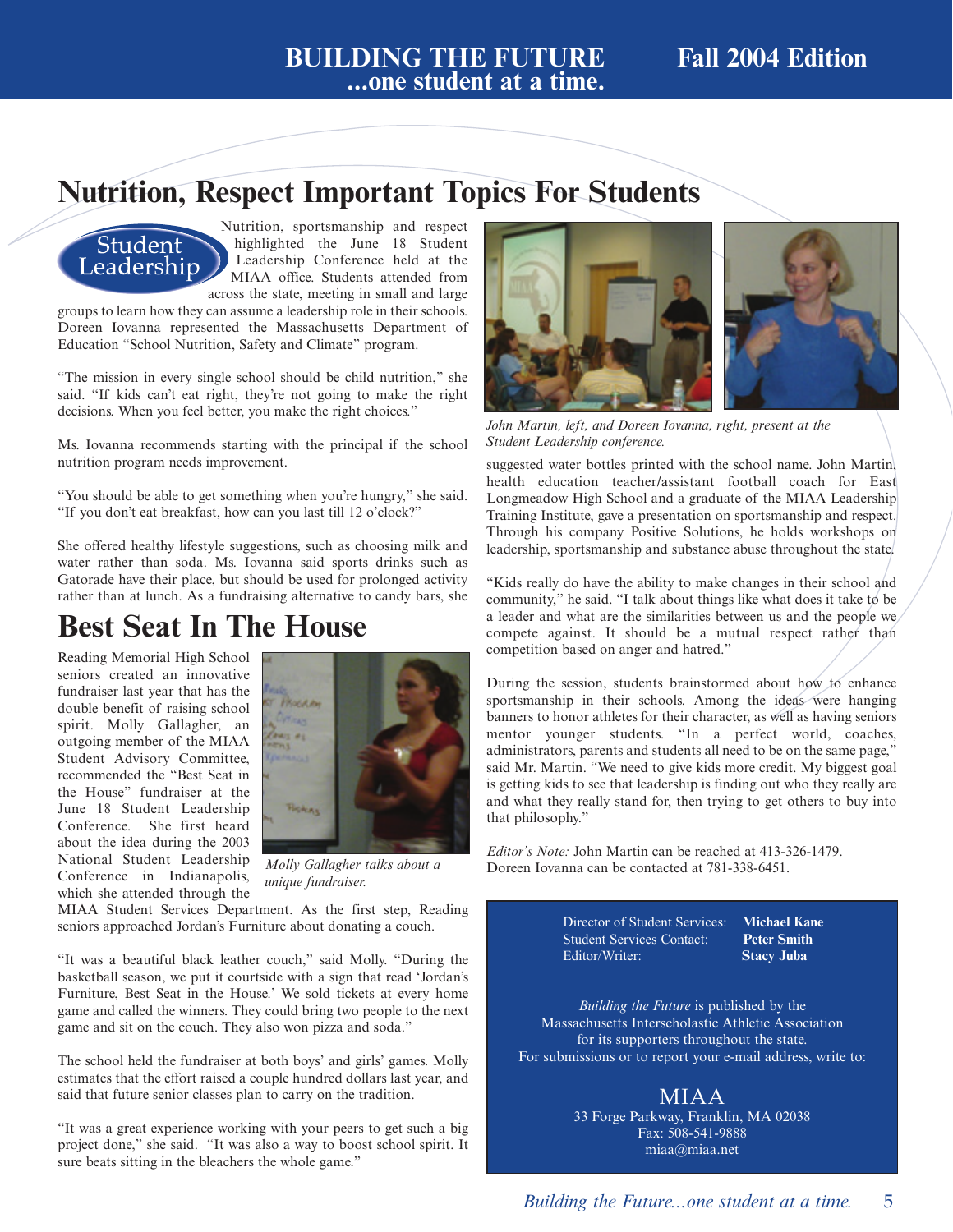

## **Advisors Hold Meeting**



The MIAA Student Advisory Committee held its first meeting of the school year on Sept. 20. Other meetings are scheduled for: Jan. 27 at

8 a.m., April 28 at 9:30 a.m. and May 11 at 8:30 a.m.

The Student Advisory Committee reports to the Wellness Advisory Committee. On a rotating basis, members also act as advisors to the MIAA Board of Directors. Students participate on panels at the Wellness Summit, Sportsmanship Summit, MIAA Annual Meeting, Leadership Training Institute and other events. They also contribute to the "Building the Future" newsletter and provide feedback to the MIAA staff.

### Committee members are:

**Burlington HS:** Kristy Lyons, Nathan Pierce and Michele Tran **Easthampton HS:** Matthew Blanchard, Joshua Cabana, Kristin Forget and Jennifer Raymond

Hull HS: Patrick Fahey, Caitlin Quinn and Cassidy Quinn. **King Philip HS:** Shannon Howard

**Milford HS:** Britney Cullen, Matt DelVecchio, Colleen Hill and Kristopher Zelesky



*Members of the MIAA Student Advisory Committee gather at their first meeting.*

**Reading HS:** Claire Arena, Katie Finigan, Beth Haley, Michaela Hardy, Justine Lyons and Michael O'Brien R**ockland HS:** Daniel Bohenek, Anthony Garofalo, Jess Mellen, Crissa Morton and Chris Fusilo

## **Learning Strategies For Action Planning, Making A Difference**

There are many different actions we can take to prevent problems and promote good citizenship. Here is a list of ideas discussed at the June 18 Student Leadership Conference.

- Support other team or group members in their efforts to make healthy decisions. Be willing to talk to your peers when you are concerned about them and when you admire them for something they have done.
- Role model exemplary behavior to your team members that goes beyond just avoiding poor sportsmanship. Examples include being a good host to visiting opponents, helping opponents to their feet if they a fall during an event, shaking hands and congratulating opponents.
- Organize and support healthy, safe, legal and fun activities for your team or group. After-game events are good times to bring the team together. Consider sponsoring activities with competing schools to improve sportsmanship and have fun.
- Agree to a pledge or contract that specifically describes appropriate citizenship behavior.
- Encourage parents of your team to promote or sponsor activities.
- Hold team/group meetings to discuss teamwork and other citizenship values.
- Give reminders about appropriate sportsmanship behavior immediately before each home game or event, over the public address system if used. Immediately following an event, thank parents and fans for attending and for displaying good sportsmanship.
- Help organize and conduct pre-season meetings to make sure they're fun, informative and organized to meet the needs of those who attend. Make sure citizenship is a regular topic at these events.
- Speak to younger students about school activities and citizenship values. (i.e. education on alcohol and drugs, sportsmanship, respect, etc.)
- Create and disseminate rules or codes concerning appropriate citizenship behavior.
- Offer "captains' tables" or other leadership support groups that will pull together leaders from different organizations who can help each other handle leadership issues.
- Organize and promote healthy, safe and legal activities for other school groups.
- Initiate or become involved in special action groups, such as SADD, Safe-Ride Programs, peer helper programs, conflict resolution teams, support groups, etc.
- Promote positive involvement in activities and prevent problems by creating T-shirts, buttons, flyers, public-service announcements or other materials that promote positive citizenship values.
- Contribute to a booster club or school activity newsletter that features articles about citizenship.
- Get involved with groups that are developing or revising policies/codes that affect young people in your community.
- Help organize a leadership workshop for other student leaders.
- Work with community groups to promote positive youth activities.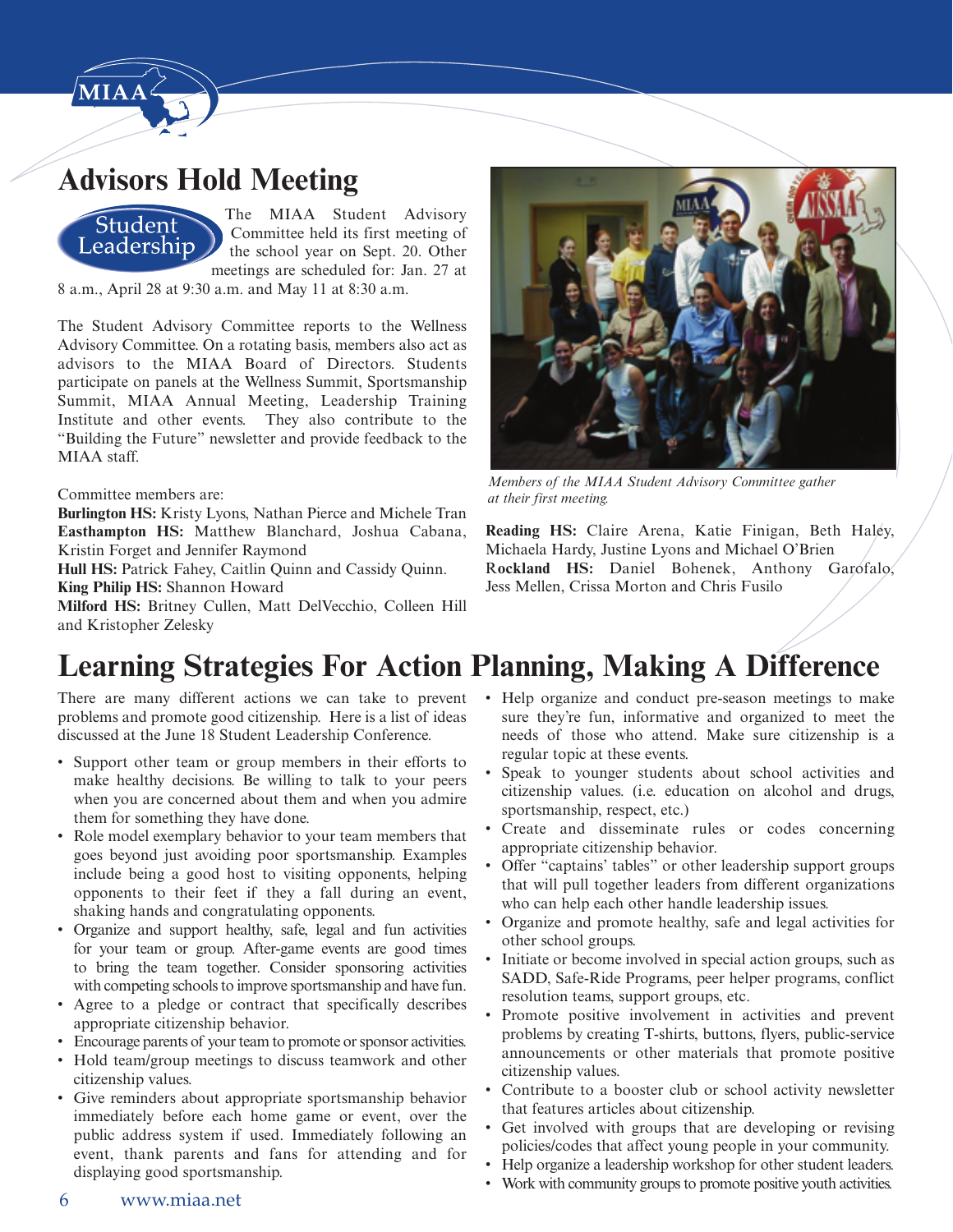## **Partners In Prevention Set New Goals For The Year**

Partners in Prevention has opened the school year with a new list of goals and objectives. The partnership's vision is for all agencies, organizations, professionals and volunteers who work with youth in Massachusetts to collaborate to promote the health and well-being of children and young adults. The MIAA Student Services Department offers meeting space, logistical support and leadership for the Partners.

The group voted to develop a brochure that will promote the partnership's efforts, as well as agreed to increase coordination among the member organizations. Members were encouraged to keep their web sites updated, and to check dates of one another's programs and workshops so they could avoid conflicts. Another goal was to create a speakers' list/workshop training list which would be available to schools and member agencies.

The Partners also plan to recruit new members and survey current members with the following questions: What was the motivation for joining? Are there needs that are not being met? What is the value of membership? What can you contribute?

Partners in Prevention was represented at many fall events, including an integrated martial arts/prevention workshop in Ludlow, a scoliosis screening at East Longmeadow, the Community Anti-Drug Coalition of Hampden County Annual Meeting, a hazing conference at Bridgewater State College, the Peer Leader Conference for Norfolk County, and planning for a statewide SADD conference. Any agencies interested in joining Partners in Prevention should contact Mike Kane, MIAA Student Services Director, at 508-541-7997.

### **Free Melanoma Training Program**

The Melanoma Education Foundation of Peabody invites schools to take advantage of its free skin cancer training program. Currently, more than 170 schools across Massachusetts have been trained in the MEF SKINCHECK program, which is endorsed by the MIAA.

At no cost, the foundation will provide an on-site training session to high school wellness educators. Each educator receives a video about excess sun exposure and a supply of early detection bookmarks for their students. MEF also offers a free lesson plan. In return, schools agree to devote one mandatory classroom session to melanoma and early detection. If your school doesn't offer the skin cancer program or needs to train new staff members, contact Stephen Fine at  $978-535-3080$  or steve fine@comcast.net to schedule a teacher training workshop. Information about the foundation is available at **<http://www.skincheck.org>** and **<http://www.miaawellness.net/melanoma.htm>**.

"We're trying to encourage people from agencies that are involved in prevention to join with us," he said. "We have found that by working together, we can assist each other to get these messages out. A lot of funding for prevention agencies has been cut the past few years. In the future, we're hoping to get involved in position papers and make statements with regard to legislative funding. We're moving in that direction so that we can hopefully have an impact on the area of funding."

Information about Partners in Prevention is available at **<http://www.miaawellness.net/partnersinprevention.htm>**.

## **Drug Studies Show Decline**

Emergency room visits related to "club drugs" GHB, Ketamine, LSD and Ecstasy remained stable or headed downward in 2002, according to a report from the Substance Abuse and Mental Health Services Administration. The report, "Club Drugs, 2002 Update," is based upon data collected by SAMHSA"s Drug Abuse Warning Network, which gathers data on drug abuserelated visits to emergency rooms from a national sample of non-federal hospitals with emergency departments. View the full report at **<http://www.oas.samhsa.gov>**.

More teens across the country see marijuana as risky, driving a five percent reduction in the number of teenagers using the drug, according to data from the National Survey on Drug Use and Health. The study also shows declines in teen drug use of Ecstasy, methamphetamine and LSD. Released by SAMHSA, the survey was an improved version of the study previously known as the National Household Survey on Drug Abuse.

A related study released by NOP World's Roper Public Affairs Group concluded that anti-drug advertising is contributing to these positive trends. View the full NSDUH report at **<http://www.oas.samhsa.gov>**.

## **Only Way To Win Awards**

The following individuals and teams received Only Way to Win awards for outstanding sportsmanship. Through the Only Way to Win program, coaches, athletic directors, game officials and school administrators can notify the MIAA about acts of sportsmanship. Recipients were:

**Adam Shephard**, Carver High School Baseball; **Josh Reisz**, Newton South High School Boys' Lacrosse; **Kevin Hart**, Southeastern Reg. Voc/Tech School Baseball; **Boys' and Girls' Track Teams**, Pentucket Regional High School; **Varsity Girls' Lacrosse Team**, Duxbury High School; **Varsity Softball Team**, Norwell High School.